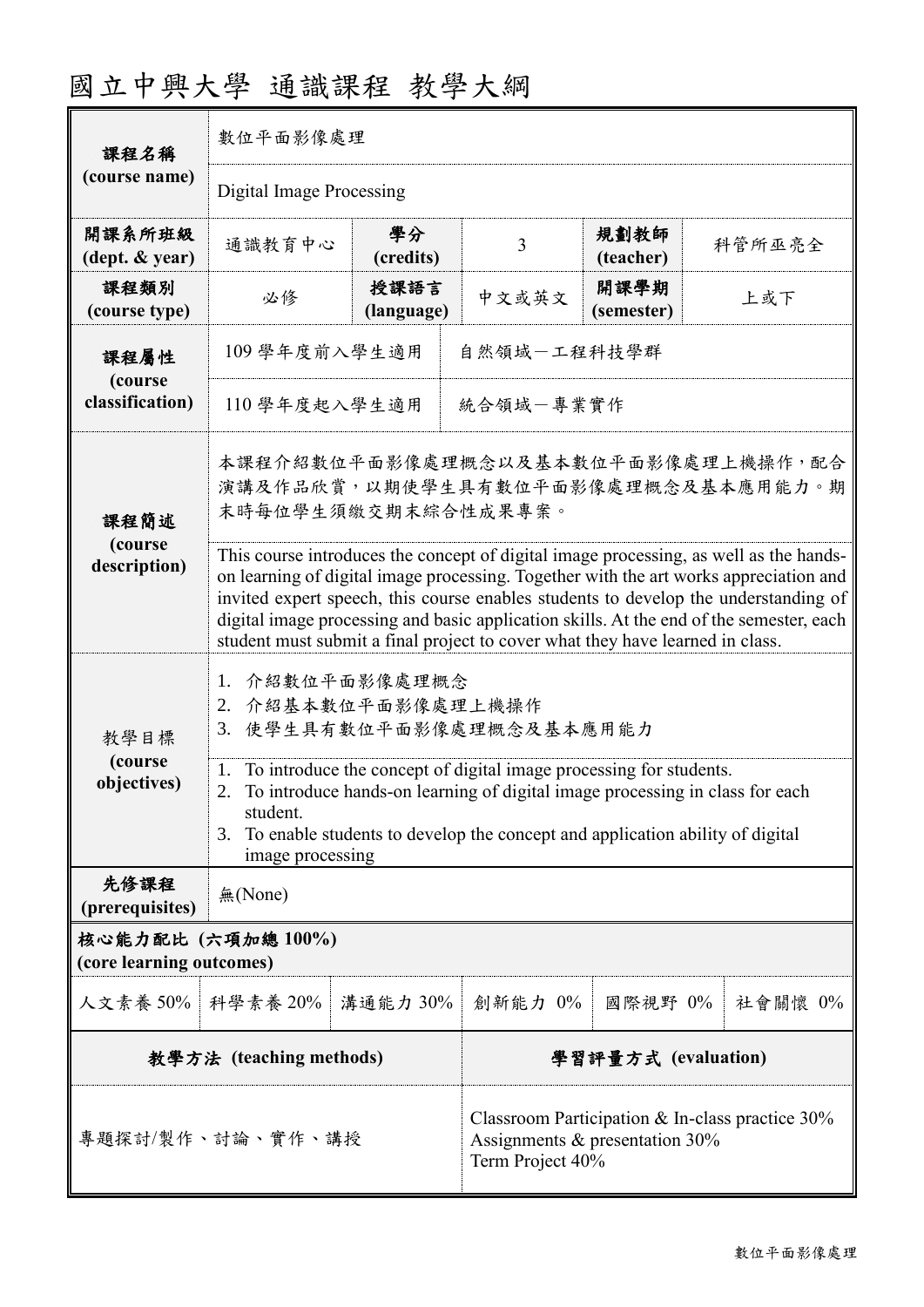## 授課內容(單元名稱與內容、習作 **/** 考試進度、備註) **(course content and homework / tests schedule)** 授課單元: 1. 課程簡介與先備知識前測(不計分) 2. 數位平面影像處理簡介 3. 數位平面影像處理應用-色調曲線(以 GIMP 展示) 4. 數位平面影像處理應用-多重筆刷(以 GIMP 展示) 5. 數位平面影像處理應用一光線佈局(以 GIMP 展示) 6. 使用所學製作發想式自由主題創作一 7. 數位平面影像處理應用-筆刷(以 GIMP 展示) 8. 數位平面影像處理應用-圖層介紹 (以 GIMP 展示) 9. 校外專家演講 10. 數位平面影像處理應用-遮色片(以 GIMP 展示) 11. 數位平面影像處理作品觀摩(以 GIMP 展示) 12. 數位平面影像處理應用-調色(以 GIMP 展示) 13. 數位平面影像處理應用-模擬景深(以 GIMP 展示) 14. 多媒體作品觀摩 15. 小組構想發想與小組間作品觀摩 16. 期末專案創作理念及實作成果報告

#### 教科書與參考書目(書名、作者、書局、代理商、說明)

**(textbook & other references)**

超簡單!影像精修設計美學:用 GIMP 就可以輕鬆完成你的設計夢想!張仁川, 基峰資訊, ISBN:9789862769201

#### 課程教材(教師個人網址請列在本校內之網址) **(teaching aids & teacher's website)**

iLearning

### 課程輔導時間

**(office hours)**

另行公告

※本課程如符合下列主題項目,請一併勾選(可複選,無則免填):

| 臺灣文學                            | 生命教育   | 性別平等            | 情緒管理 |  |  |
|---------------------------------|--------|-----------------|------|--|--|
| 智慧財產權                           | □ 資訊安全 | 健康              | 永續發展 |  |  |
| 凡勾選「永續發展」者,請繼續勾選下列17項聯合國永續發展目標: |        |                 |      |  |  |
| 1. 消除貧窮                         |        | 10. 減少國內及國家間不平等 |      |  |  |